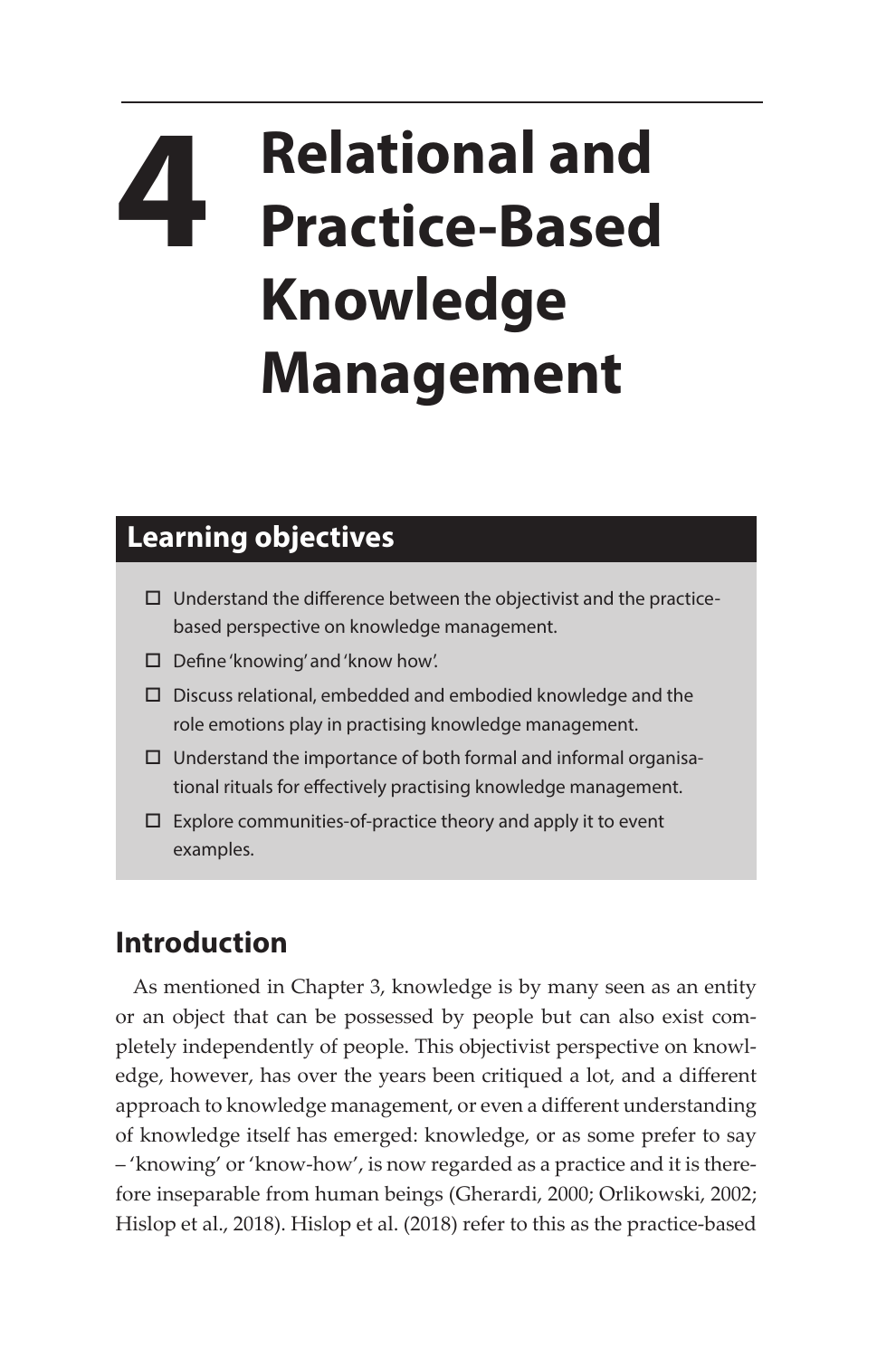perspective on knowledge, whereby engaging in practices means that people do not just engage in cognitive processes, but in more holistic processes involving the whole body. It is based on the assumption that knowledge is not an object, but rather it is multi-faceted and complex, explicit and tacit at the same time, individual and distributed, situated and abstract, mental and physical, static and constantly developing and evolving (Blackler, 1995). Knowledge in itself therefore cannot be managed; rather, the management of knowledge can to some extent be supported and facilitated by collaboration and interpersonal communication. Hislop et al. (2018: 42) summarise a number of ways of how this can be achieved, some of which will be discussed in this and the following two chapters:

- Developing a knowledge sharing culture (through rewarding people for sharing);
- Facilitating the development of organisational communities-ofpractice;
- Providing forums (electronic or face-to-face) which create opportunities for social interaction between people;
- Implementing a formalised 'mentoring' system to pair experienced and inexperienced workers;
- Designing job roles to facilitate and encourage inter-personal communication and collective problem-solving.

This chapter summarises and discusses the practice-based perspective on knowledge management, including questions around knowing and know-how, differences between embedded and embodied knowledge, formal and informal knowledge ritual practices, and the role that emotions can play in knowledge management. It also introduces the idea of communities-of-practice as one specific approach to knowledge management that is in line with this practice-based understanding of knowledge. It is important to note that, while ICT was a key element in the knowledge activities discussed in Chapter 3, according to the practicebased perspective on knowledge, ICT-based repositories are not very useful for the storage and documentation of knowledge, as critical (tacit) elements of knowledge will always be missing even once the knowledge has been codified. Some of the ICT-supported activities in Chapter 3 can